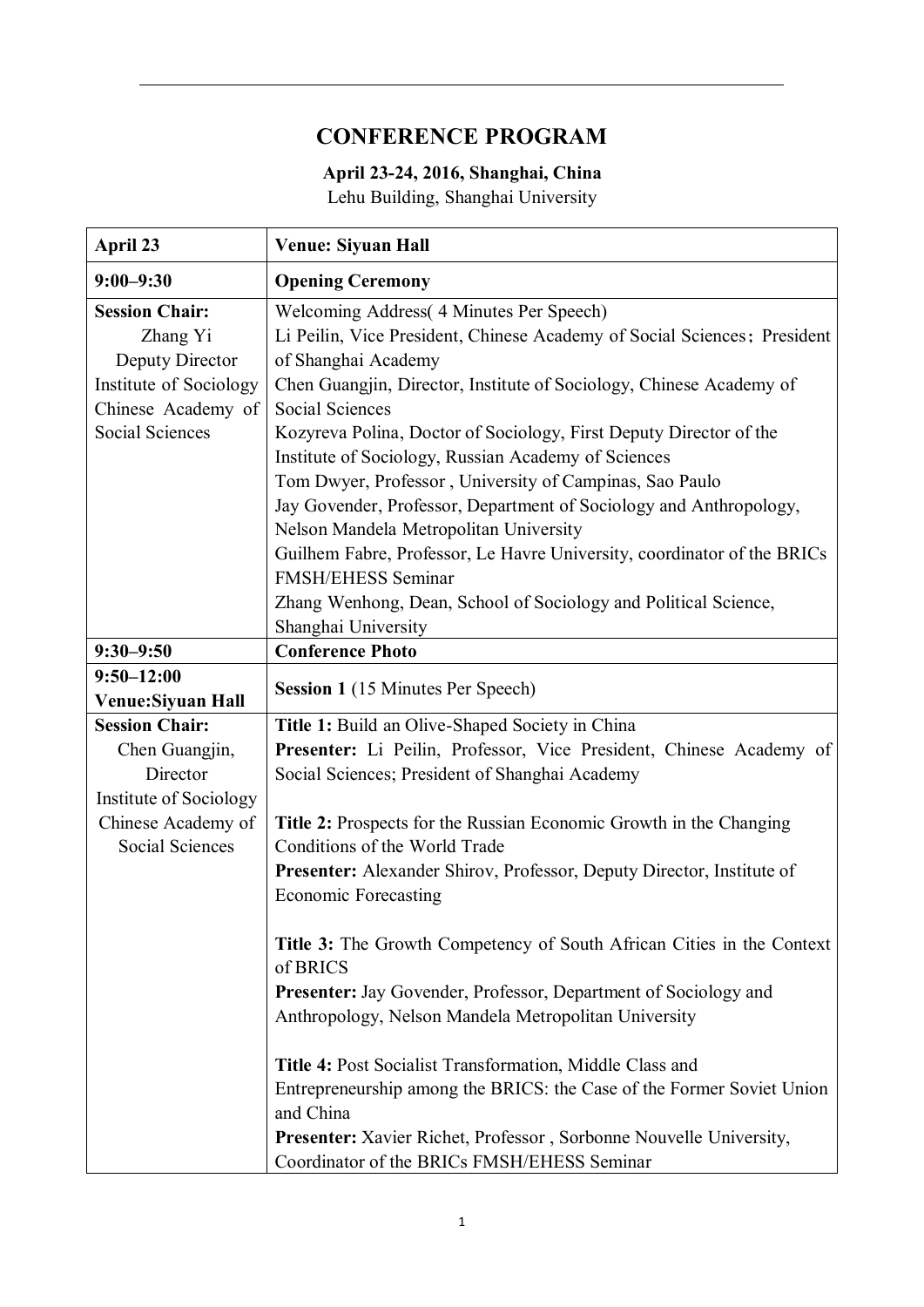|                                                                                               | <b>Title 5:</b> Housing Policies for Middle Class in Brazilian Metropolis:<br>Sustainability or Economic Growth?<br>Presenter: Soraya Maria Vargas Cortes, President of Brazilian<br>Sociological Society, Director and Professor of Universidade Federal do<br>Rio Grande do Sul<br>Title 6: Structuration of the Middle Class in Comparative Perspective                                                                                                    |
|-----------------------------------------------------------------------------------------------|---------------------------------------------------------------------------------------------------------------------------------------------------------------------------------------------------------------------------------------------------------------------------------------------------------------------------------------------------------------------------------------------------------------------------------------------------------------|
|                                                                                               | Presenter: Markku Kivinen, Director, Aleksanteri Institute, Finnish<br>Centre for Russian and Eastern European Studies, University of Helsinki                                                                                                                                                                                                                                                                                                                |
|                                                                                               | Discussant:<br>Guilhem Fabre, Professor, Le Havre University, coordinator of the BRICs<br><b>FMSH/EHESS Seminar</b><br>Wu Xiaogang, Professor, Division of Social Science, Hong Kong<br>University of Science and Technology                                                                                                                                                                                                                                  |
| 12:30-13:30                                                                                   | Lunch                                                                                                                                                                                                                                                                                                                                                                                                                                                         |
| 13:30-15:00                                                                                   | <b>Session 2</b> (15 Minutes Per Speech)                                                                                                                                                                                                                                                                                                                                                                                                                      |
| <b>Session Chair:</b><br><b>Bing Zheng</b><br>Professor<br>Vice President<br>Jilin University | Title 1: Middle Class in Brasil and the Current Economic and Political<br>Crisis<br>Presenter: Alexis Saludjian, Professor, Institute of Economy, Federal<br>University of Rio de Janeiro (UFRJ)<br>Title 2: Current Situation and Growth Trend of Middle Class in China<br><b>Presenter:</b> Li Chunling, Professor, Institute of Sociology, Chinese<br>Academy of Social Sciences<br><b>Title 3:</b> Russian Urban Middle Class in Times of Economic Crisis |
|                                                                                               | Presenter: Mareeva Svetlana, Ph.D, Senior Researcher of the Institute of<br>Sociology, Russian Academy of Sciences<br>Title 4: Social Stratification and Group Interest Expression in China<br>Presenter: Wang Tianfu, Professor, Department of Sociology, Tsinghua                                                                                                                                                                                           |
|                                                                                               | University<br>Discussants:<br>Liang Yucheng, Professor, Department of Sociology and Anthropology,                                                                                                                                                                                                                                                                                                                                                             |
|                                                                                               | Sun Yat-Sen University<br>Xavier Richet, Professor, Sorbonne Nouvelle University, Coordinator of<br>the BRICs FMSH/EHESS Seminar                                                                                                                                                                                                                                                                                                                              |
| 15:00-15:20                                                                                   | <b>Coffee Break</b>                                                                                                                                                                                                                                                                                                                                                                                                                                           |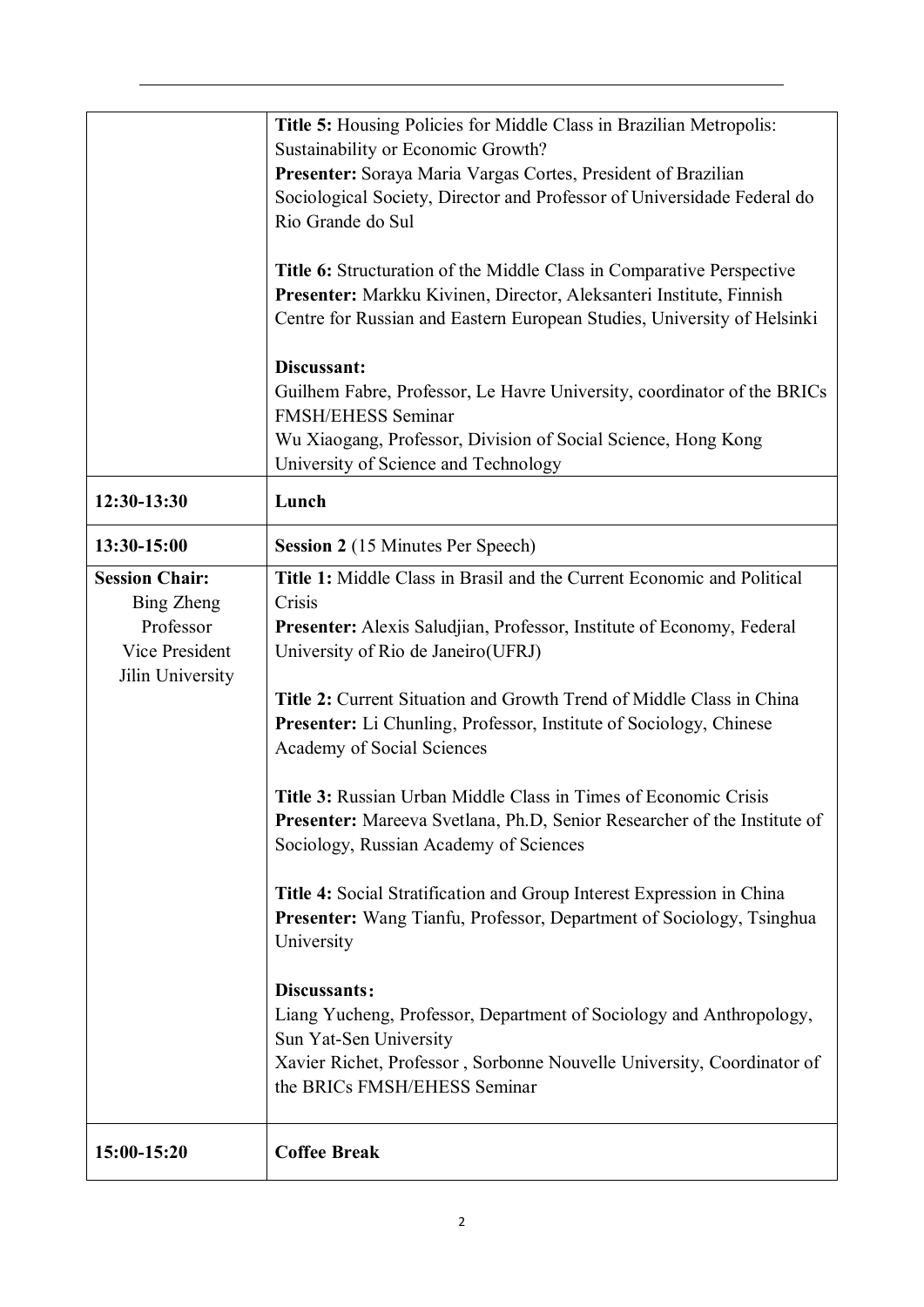| 15:20-16:50                | <b>Session 3</b><br>(15 Minutes Per Speech)                               |
|----------------------------|---------------------------------------------------------------------------|
| <b>Session Chair:</b>      | Title 1: The Growth of Chinese Professionals: A New Middle Class in       |
| Cheng Boqing               | the Making                                                                |
| Professor                  | Presenter: Zhang Zhuoni, Professor, Department of Applied Social          |
| Vice Dean                  | Sciences, City University of Hong Kong                                    |
| School of Social and       | Wu Xiaogang, Professor, Division of Social Science, Hong                  |
| <b>Behavioral Sciences</b> | Kong University of Science and Technology                                 |
| Nanjing University         |                                                                           |
|                            | Title 2: The Way of Life of Middle Classes in Urban China                 |
|                            | Presenter: Diao Pengfei, Associate Professor, Chinese Academy of          |
|                            | Social Sciences                                                           |
|                            | Title 3: Challenges for Sustainable Development in Brazil: Middle Class   |
|                            | beyond Consumption                                                        |
|                            | Presenter: Celi Scalon, Professor of Federal University of Rio de Janeiro |
|                            | Title 4: Cumulative Causation and International Migration Space           |
|                            | Production in China                                                       |
|                            | Presenter: Liang Yucheng, Professor, Department of Sociology and          |
|                            | Anthropology, Sun Yat-Sen University                                      |
|                            | Discussants:                                                              |
|                            | Mareeva Svetlana, Ph.D, Senior Researcher of the Institute of Sociology,  |
|                            | Russian Academy of Sciences                                               |
|                            | Lv Peng, Associate Professor, Institute of Sociology, Chinese Academy     |
|                            | of Social Sciences                                                        |
| 18:00-20:00                | <b>Dinner</b>                                                             |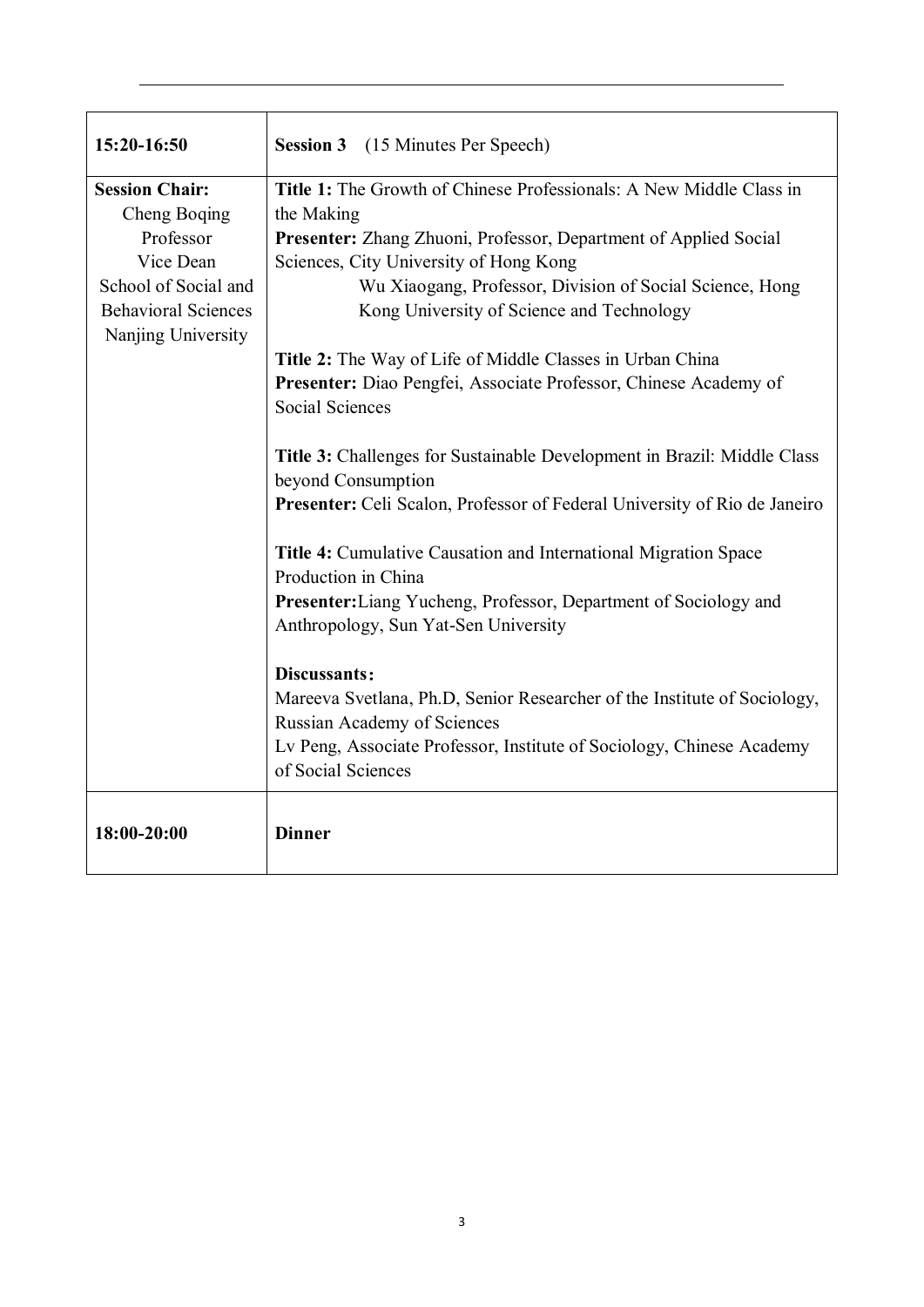| <b>April 24, 2016</b> | Venue: Siyuan Hall                                                            |
|-----------------------|-------------------------------------------------------------------------------|
| 8:30-10:00            | <b>Session4</b> (15 Minutes Per Speech)                                       |
| <b>Session Chair:</b> | Title 1: Post Socialist Transformation, Middle Class and                      |
| Alexis Saludjian      | Entrepreneurship among the BRICS: the Case of the Former Soviet Union         |
| Institute of Economy  | and China                                                                     |
| Federal University of | Presenter: Guilhem Fabre, Professor, Le Havre University, Coordinator         |
|                       | of the BRICs FMSH/EHESS Seminar                                               |
| Rio de Janeiro        |                                                                               |
|                       | Title 2: The Birth Desire of Middle Class in China                            |
|                       | <b>Presenter:</b> Tian Feng, Associate Professor, Institute of Sociology,     |
|                       | Chinese Academy of Social Sciences                                            |
|                       | Title 3: Subalternate Perspective and Its Intellectual Genealogy: A           |
|                       | Review on General Approaches of Indian Subaltern Studies                      |
|                       | <b>Presenter:</b> Wang Qingming, Associate Professor, School of Sociology,    |
|                       | Shenyang Normal University                                                    |
|                       | Title 4: Residential Segregation and Perceptions of Social Integration in     |
|                       | Shanghai                                                                      |
|                       | <b>Presenter:</b> Zhang Wenhong, Professor, School of Sociology and Political |
|                       | Science, Shanghai University                                                  |
|                       | Liu Lin, Ph.D. Candidate, School of Sociology and Political                   |
|                       | Science, Shanghai University                                                  |
|                       | Huang Youqin, Associate Professor, Department of                              |
|                       | Geography University at Albany, SUNY                                          |
|                       | Discussants:                                                                  |
|                       | Huang Yuqin, Associate Professor, Department of Sociology, East China         |
|                       | University of Science and Technology                                          |
|                       | Dalia Maimon Schiray, Institute of Economy, Federal University of Rio         |
|                       | de Janeiro:                                                                   |
| 8:30-10:20            | <b>Coffee Break</b>                                                           |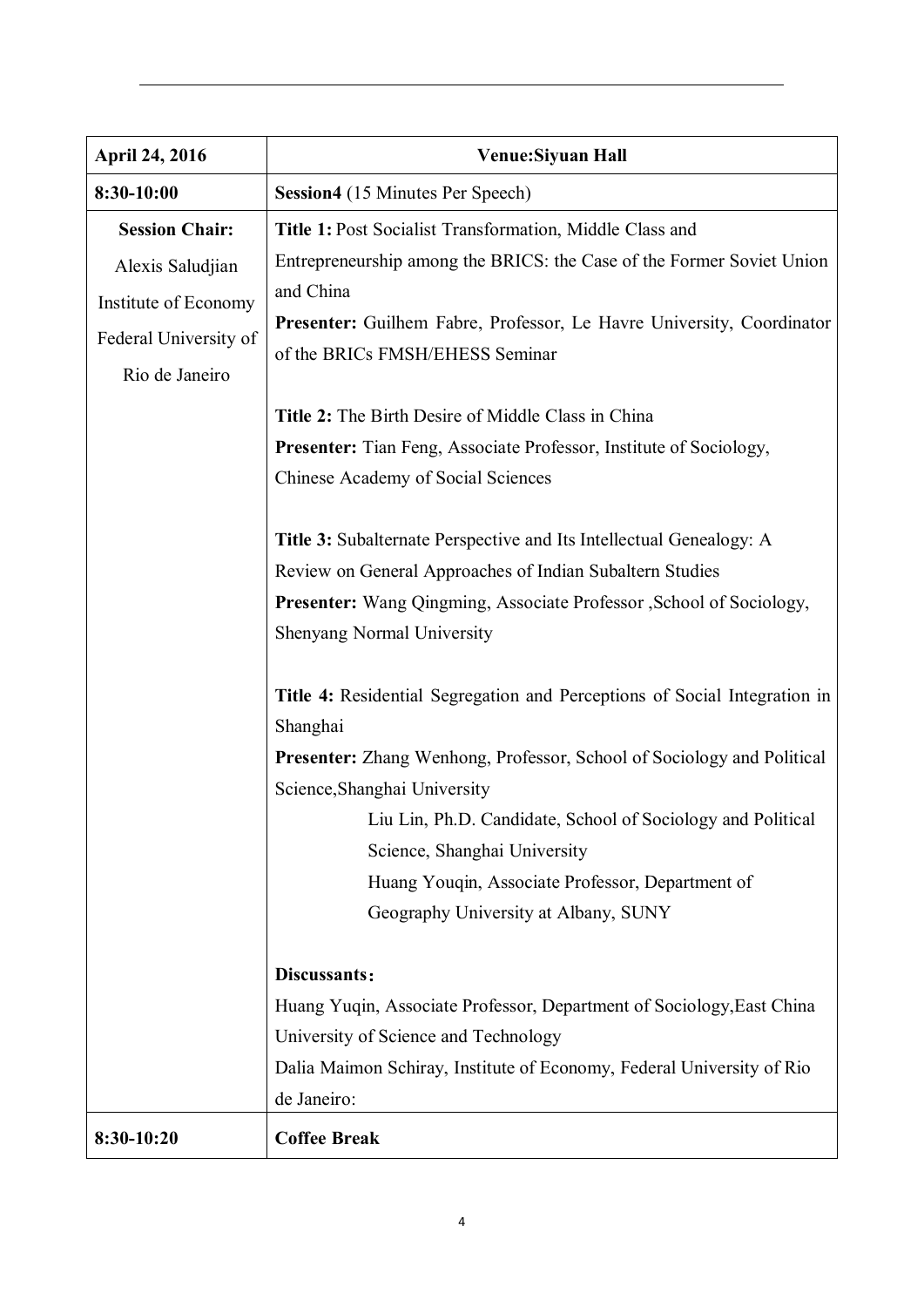| 10:20-11:50           | <b>Session 5</b> (15 Minutes Per Speech)                                     |
|-----------------------|------------------------------------------------------------------------------|
| <b>Session Chair:</b> | Title 1: Income Inequalities, Macroeconomic Dynamics and Fiscal and          |
| Li Chunling,          | Social Policies: Some Lessons from the Russian Case in a Comparative         |
| Professor,            | Perspective                                                                  |
| Chinese Academy of    | Presenter: Julien Vercueil, Professor, INALCO, Coordinator of the            |
| Social Sciences       | <b>BRICs FMSH/EHESS Seminar</b>                                              |
|                       |                                                                              |
|                       | <b>Title 2:</b> Public Assessments of the Policy in Rural and Urban China: a |
|                       | Theoretical Extension and Empirical Investigation                            |
|                       | <b>Presenter:</b> Hu Rong, Professor, Department of Sociology and Social     |
|                       | Work, Xiamen University                                                      |
|                       | Title 3: Health Improvements in BRIC Cities: São Paulo, Moscow and           |
|                       | Shanghai                                                                     |
|                       | Presenter: Victor Rodwin, Professor, New York University                     |
|                       |                                                                              |
|                       | Discussants:                                                                 |
|                       | Zhu Di, Associate Professor, Institute of Sociology, Chinese Academy of      |
|                       | Social Sciences                                                              |
|                       | Jay Govender. Department of Sociology and Anthropology, Nelson               |
|                       | Mandela Metropolitan University,                                             |
| 11:50-13:30           | Lunch                                                                        |
| 13:30-15:00           | <b>Session 6</b> (15 Minutes Per Speech)                                     |
| <b>Session Chair:</b> | Title 1: Formalisation and Reinformalisation of Labour and Employment        |
| Wu Xiaogang           | in Brazil                                                                    |
| Professor             | Presenter: Michel Schiray, Research Diretor, Ecole des Hautes Etudes en      |
| Hong Kong             | Sciences Sociales, Coordinator of the BRICs FMSH/EHESS Seminar               |
| University of Science |                                                                              |
| and Technology        | <b>Title 2:</b> Kick down the Ladder? Urban Residents' with Rural Background |
|                       | Attitudes towards Equality for Migrant Workers in China                      |
|                       | <b>Presenter:</b> Zhou Yaping, Associate Professor, Philosophy and Sociology |
|                       | School, Lanzhou University                                                   |
|                       |                                                                              |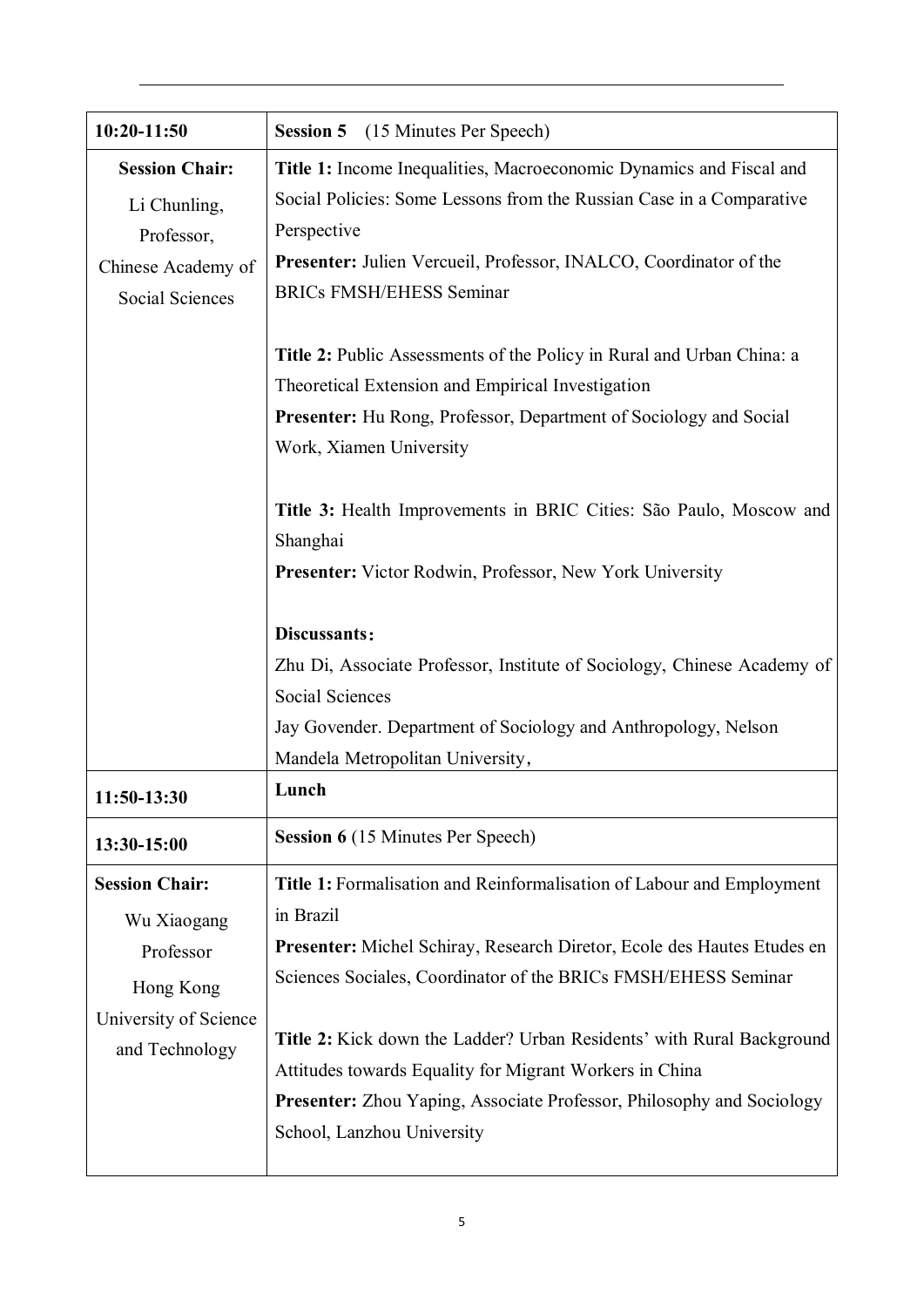|                       | Title 3: Spatial Separation and Residential Choice Identification: How do    |
|-----------------------|------------------------------------------------------------------------------|
|                       | Migrant Workers Choose Housing in Urban China?                               |
|                       | <b>Presenter:</b> Wang Xing, Associate Professor, Department of Social Work  |
|                       | and Social Policy, Nankai University                                         |
|                       | Title 4: China's Practice of "Active Aging"—A Case Study of Shanghai         |
|                       | <b>Presenter:</b> Fang Lijie, Associate Professor, Institute of Sociology,   |
|                       | Chinese Academy of Social Sciences                                           |
|                       | Discussants:                                                                 |
|                       | Wang Tianfu, Professor, Department of Sociology, Tsinghua University         |
|                       | Polina Kozyreva, First Deputy Director of the Institute of Sociology,        |
|                       | Russian Academy of Sciences                                                  |
| 15:00-15:20           | <b>Coffee Break</b>                                                          |
| 15:20-16:30           | (15 Minutes Per Speech)<br><b>Session 7</b>                                  |
| <b>Session Chair:</b> | Title 1: Love, Life, and "Leftover Ladies" in Urban China                    |
| Michel Schiray        | Presenter: Chen Meng, Assistant Professor, School of Sociology and           |
| Ecole des Hautes      | Political Science, Shanghai University                                       |
| Etudes en Sciences    | Title 2: Mating Selection of the Middle Class in Metropolitan Shanghai       |
| Sociales, Coordinator | Presenter: Ma Lei, Assistant Professor, School of Sociology and Political    |
| of the BRICs          | Science, Shanghai University                                                 |
| <b>FMSH/EHESS</b>     |                                                                              |
| Seminar               | Title 3: Social Justice And Violence In Urban Spaces: Dilemma of the         |
|                       | <b>BRICS Countries</b>                                                       |
|                       | <b>Presenter:</b> José Vicente Tavares dos Santos, Professor of Universidade |
|                       | Federal do Rio Grande do Sul                                                 |
|                       | Discussants:                                                                 |
|                       | Li Chunling, Professor, Institute of Sociology, Chinese Academy of           |
|                       | Social Sciences                                                              |
|                       | Anikin V.A., Senior Researcher of the Institute of Sociology, Russian        |
|                       | Academy of Sciences.                                                         |
|                       |                                                                              |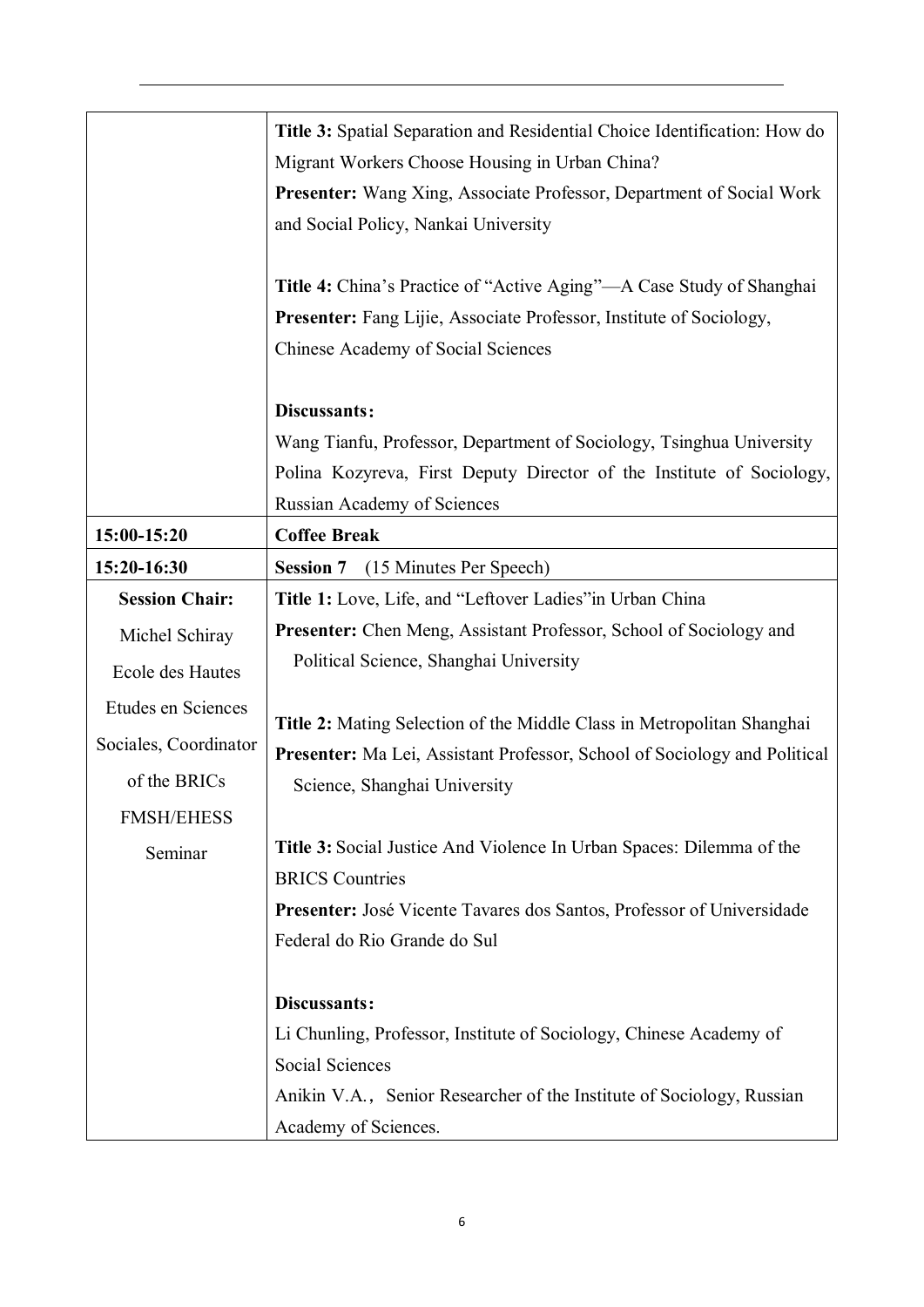| <b>April 24, 2016</b> | <b>Venue: Shangshan Hall</b>                                                                      |
|-----------------------|---------------------------------------------------------------------------------------------------|
| 8:30-10:00            | <b>Session 8</b> (15 Minutes Per Speech)                                                          |
| <b>Session Chair:</b> | Title 1: China's Efforts to Promote its Currency in the World                                     |
| Li Bin                | Presenter: PANG Baifan, Ph.D. Student, EHESS                                                      |
| Vice Dean             |                                                                                                   |
| School of Public      | <b>Title 2:</b> Creative Economy as a Social Innovation: Lessons from Rio de                      |
| Administration        | Janeiro's Pontos de Cultura (Cultural Points)                                                     |
| Central South         | Presenter: Dalia Maimon Schiray, Professor, Institute of Economy,                                 |
|                       | Federal University of Rio de Janeiro                                                              |
| University            | Title 3: From Thrifty to Sustainability : Changing Table Manners of                               |
|                       | Shanghai's Household Food Leftovers                                                               |
|                       | Presenter: Zhang Dunfu, Professor, School of Sociology and Political                              |
|                       | Science, Shanghai University                                                                      |
|                       | Title 4: Trajectories and Mechanisms of Pre-business Career Mobility for                          |
|                       | Private Entrepreneurs in China: Differentiation on Class and Cohorts                              |
|                       | $(1978 - 2014)$                                                                                   |
|                       | <b>Presenter:</b> Lv Peng, Associate Professor, Institute of Sociology, Chinese                   |
|                       | Academy of Social Sciences                                                                        |
|                       | Discussants:                                                                                      |
|                       | Chen Meng, Assistant Professor, School of Sociology and Political<br>Science, Shanghai University |
|                       | Soraya Maria Vargas Cortes, President of Brazilian Sociological Society,                          |
|                       | Director and Professor of Universidade Federal do Rio Grande do Sul                               |
| 8:30-10:20            | <b>Coffee Break</b>                                                                               |
| 10:20-11:50           | (15 Minutes Per Speech)<br><b>Session 9</b>                                                       |
| <b>Session Chair:</b> | Title 1: The Transformation to China's Urbanization                                               |
| Tom Dwyer             | Presenter: Li Bin, Vice Dean, Professor, School of Public Administration,                         |
| University of         | Central South University                                                                          |
| Campinas, Sao Paulo,  |                                                                                                   |
|                       |                                                                                                   |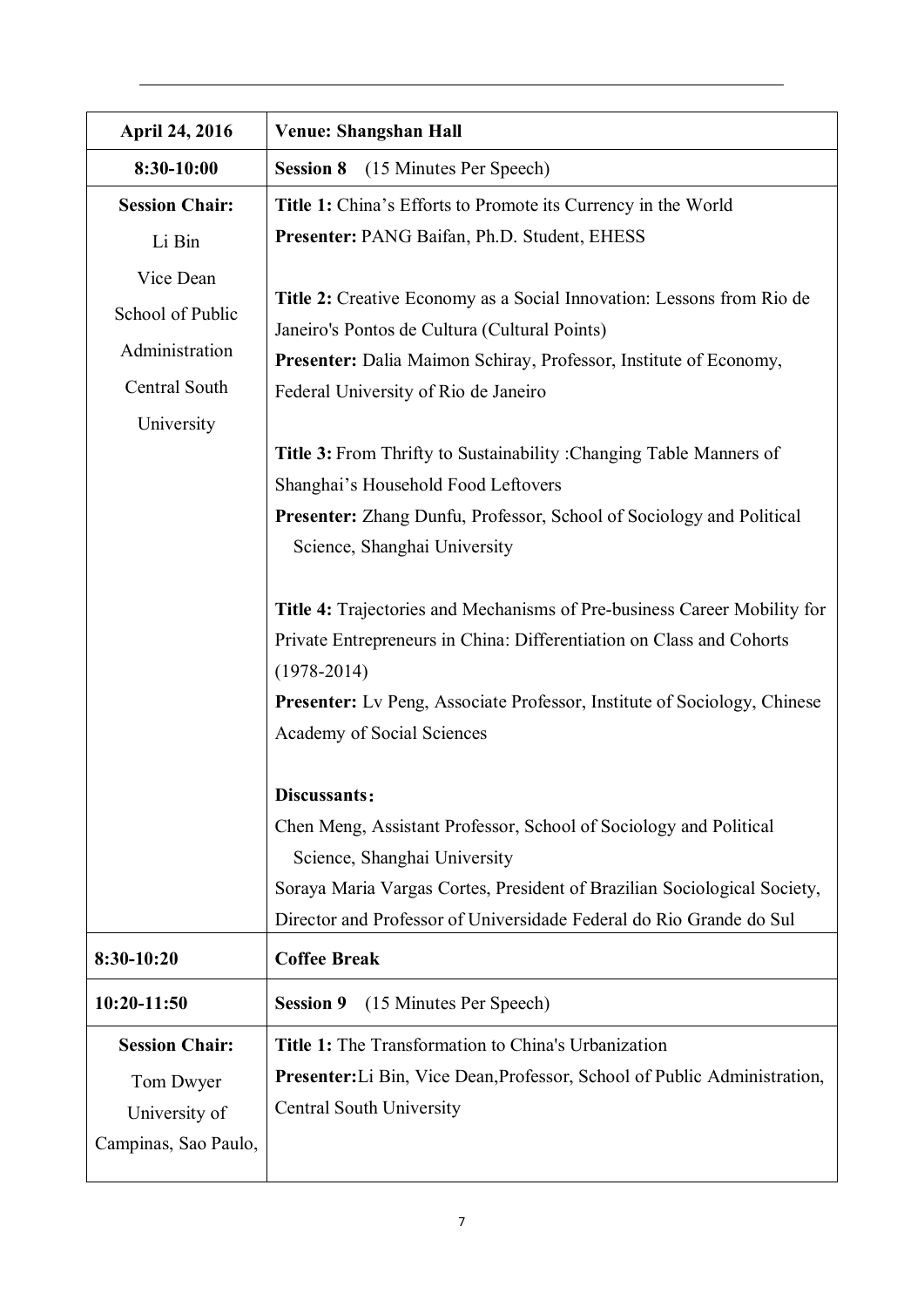|                       | Title 2: Interrelation of Income and Human Capital Quality in                                          |
|-----------------------|--------------------------------------------------------------------------------------------------------|
|                       | Middle-Income Groups in Russian Metropolises                                                           |
|                       | Presenter: Anikin Vasily, Ph.D, Senior Researcher of the Institute of                                  |
|                       | Sociology, Russian Academy of Sciences                                                                 |
|                       | Title 3: The Formation of Middle Class ——An Empirical Study in                                         |
|                       | Shanghai                                                                                               |
|                       | Presenter: Zhang Haidong, Professor, School of Sociology and Political<br>Science, Shanghai University |
|                       | Yao Yelin, Ph.D. Student, School of Sociology and Political                                            |
|                       | Science, Shanghai University                                                                           |
|                       | Discussants:                                                                                           |
|                       | Chen Chen, Assistant Professor, School of Sociology and Political                                      |
|                       | Science, Shanghai University                                                                           |
|                       | Markku Kivinen, Professor, Director, Aleksanteri Institute, Finnish Centre                             |
|                       | for Russian and Eastern European Studies, University of Helsinki                                       |
| 11:50-13:30           | Lunch                                                                                                  |
| 13:30-15:00           | <b>Session 10</b><br>(15 Minutes Per Speech)                                                           |
| <b>Session Chair:</b> | Title 1: Rural-urban Circular Migration and the Direction of Urbanization                              |
| Wang Tianfu           | in China                                                                                               |
| Professor             | Presenter: Chen Chen, Assistant Professor, School of Sociology and                                     |
| Department of         | Political Science, Shanghai University                                                                 |
| Sociology             |                                                                                                        |
| Tsinghua University   | Title 2: Different Types and Accurate Governance of Older Migrants in                                  |
|                       | China Under the Perspective of "Dynamic Publicity"                                                     |
|                       | <b>Presenter:</b> Lu Heng, Associate Professor, School of Philosophy and                               |
|                       | Society, Jilin University                                                                              |
|                       | Title 3: Life Satisfaction of Urban Population in China: with Implications                             |
|                       | on Sustainable Consumption                                                                             |
|                       | <b>Presenter:</b> Zhu Di, Associate Professor, Institute of Sociology, Chinese                         |
|                       | Academy of Social Sciences                                                                             |
|                       | <b>Title 4:</b> Middle-income Group in Russia: Objective and Subjective                                |
|                       | Well-being                                                                                             |